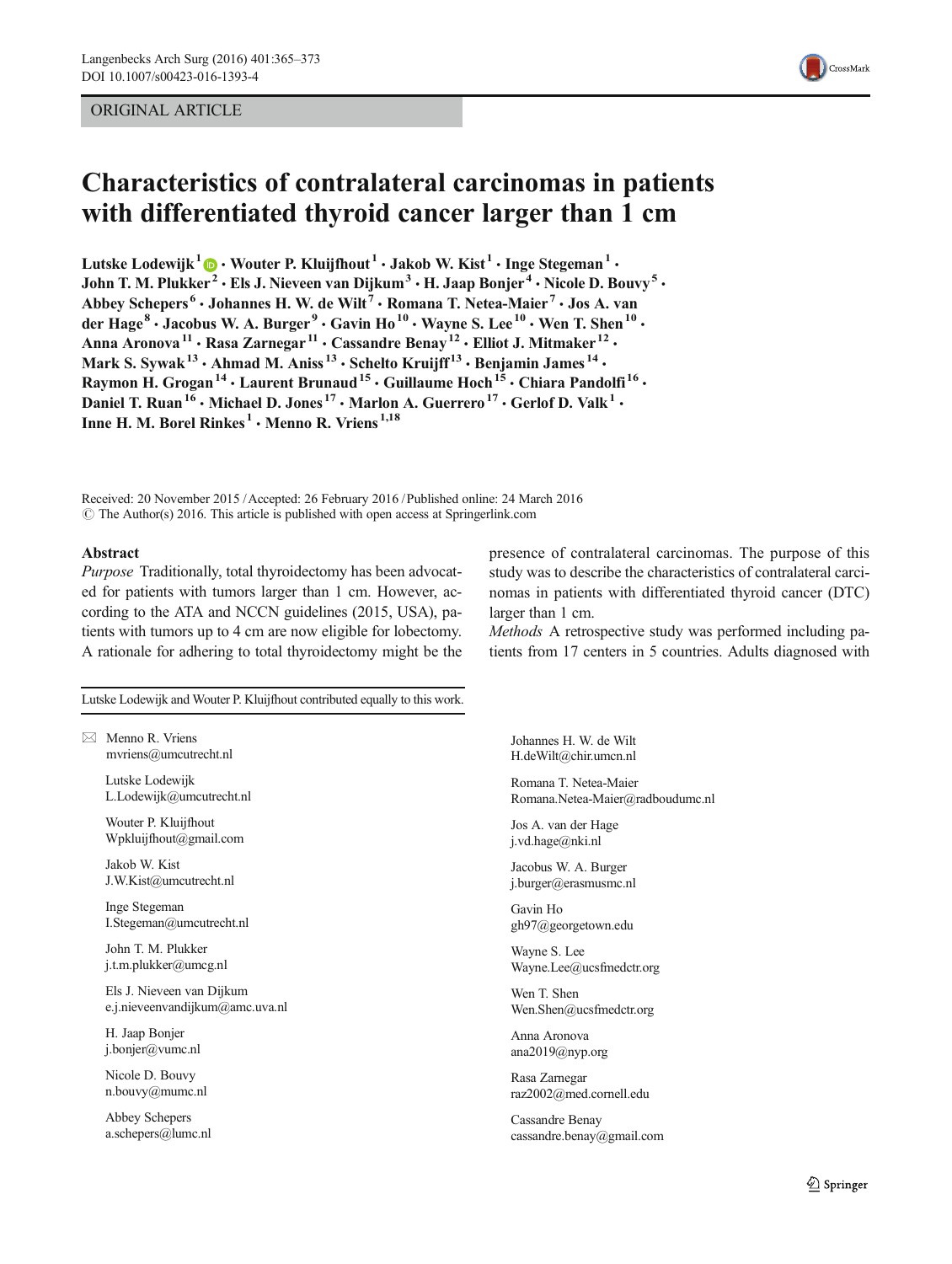DTC stage T1b-T3 N0-1a M0 who all underwent a total thyroidectomy were included. The primary endpoint was the presence of a contralateral carcinoma.

Results A total of 1313 patients were included, of whom 426 (32 %) had a contralateral carcinoma. The contralateral carcinomas consisted of 288 (67 %) papillary thyroid carcinomas (PTC), 124 (30 %) follicular variant of a papillary thyroid carcinoma (FvPTC), 5 (1 %) follicular thyroid carcinomas (FTC), and 3 (1 %) Hürthle cell carcinomas (HTC). Ipsilateral multifocality was strongly associated with the presence of contralateral carcinomas (OR 2.62). Of all contralateral carcinomas, 82 % were  $\leq 10$  mm and of those 99 % were PTC or FvPTC. Even if the primary tumor was a FTC or HTC, the contralateral carcinoma was (Fv)PTC in 92 % of cases. Conclusions This international multicenter study performed on patients with DTC larger than 1 cm shows that contralateral carcinomas occur in one third of patients and, independently of primary tumor subtype, predominantly consist of microPTC.

Keywords Differentiated thyroid carcinoma . Contralateral carcinoma . Papillary microcarcinoma . Surgical strategy

# Introduction

Differentiated thyroid cancer (DTC) is the most common endocrine malignancy and its incidence is rising. The prognosis

Elliot J. Mitmaker elliot.mitmaker@mcgill.ca

Mark S. Sywak marksywak@nebsc.com.au

Ahmad M. Aniss aaniss@med.usyd.edu.au

Schelto Kruijff kruijffs@gmail.com

Benjamin James benjamin.james@uchospitals.edu

Raymon H. Grogan rgrogan@surgery.bsd.uchicago.edu

Laurent Brunaud l.brunaud@gmail.com

Guillaume Hoch hoch.guillaume@wanadoo.fr

Chiara Pandolfi cpandolfi@uchicago.edu

Daniel T. Ruan druan@partners.org

Michael D. Jones mdjones1@email.arizona.edu is excellent with 10-year survival rates over 90 % irrespective of the stage of disease [\[1](#page-7-0)]. Until recently, in western countries, treatment of DTC was similar for all stages of macroDTC (DTC larger than 1 cm): total thyroidectomy followed by radioactive iodine ablation (RAI) therapy [[2](#page-7-0), [3\]](#page-7-0). However, in the last decade, single-center studies performed in large-volume centers showed no significant differences in recurrence and survival rates in patients diagnosed with macroDTC, who were either treated with lobectomy or total thyroidectomy [\[4](#page-7-0)–[7\]](#page-7-0). This has evoked a new discussion about the optimal extent of surgery, whereby according to the ATA and NCCN guidelines (2015, USA), patients with tumors up to 4 cm are now eligible for lobectomy [[8,](#page-7-0) [9\]](#page-7-0).

Traditional arguments for adhering to total thyroidectomy are the presence of contralateral carcinomas, the ability to perform RAI and the use of thyroglobulin as a follow-up marker. There is, however, increasing support for more selective use of RAI [[9](#page-7-0)–[11\]](#page-7-0). Contralateral carcinomas are reported in up to 44 % of patients with DTC [\[12\]](#page-7-0). Supporters of total thyroidectomy argue that contralateral carcinomas could affect disease recurrence and survival [\[12](#page-7-0)–[15](#page-7-0)]. Interestingly, these data are mainly based on patients with microDTC (DTC smaller than 1 cm) and data on the incidence of contralateral carcinomas in macroDTC is currently scarce [[16](#page-7-0)–[21](#page-7-0)].

We, therefore, aimed to describe the incidence and the characteristics of contralateral carcinomas, and subsequently assess determinants correlating with the presence of contralateral carcinomas in patients with macroDTC.

Marlon A. Guerrero mguerrero@surgery.arizona.edu

Gerlof D. Valk G.D.Valk@umcutrecht.nl

Inne H. M. Borel Rinkes I.H.M.BorelRinkes@umcutrecht.nl

- <sup>1</sup> University Medical Center Utrecht, Heidelberglaan 100, 3584 CX Utrecht, The Netherlands
- <sup>2</sup> University Medical Center Groningen, Hanzeplein 1, 9700 RB Groningen, The Netherlands
- <sup>3</sup> Academic Medical Center Amsterdam, Meibergdreef 9, 1105 AZ Amsterdam, The Netherlands
- <sup>4</sup> VU Medical Center, De Boelelaan 1117, 1081 HZ Amsterdam, The Netherlands
- <sup>5</sup> Maastricht University Medical Center, P. Debyelaan 25, 6229 HX Maastricht, The Netherlands
- Leiden University Medical Center, Albinusdreef 2, 2333 ZA Leiden, The Netherlands
- <sup>7</sup> Radboud University Medical Center, Geert Grooteplein-Zuid 10, 6525 GA Nijmegen, The Netherlands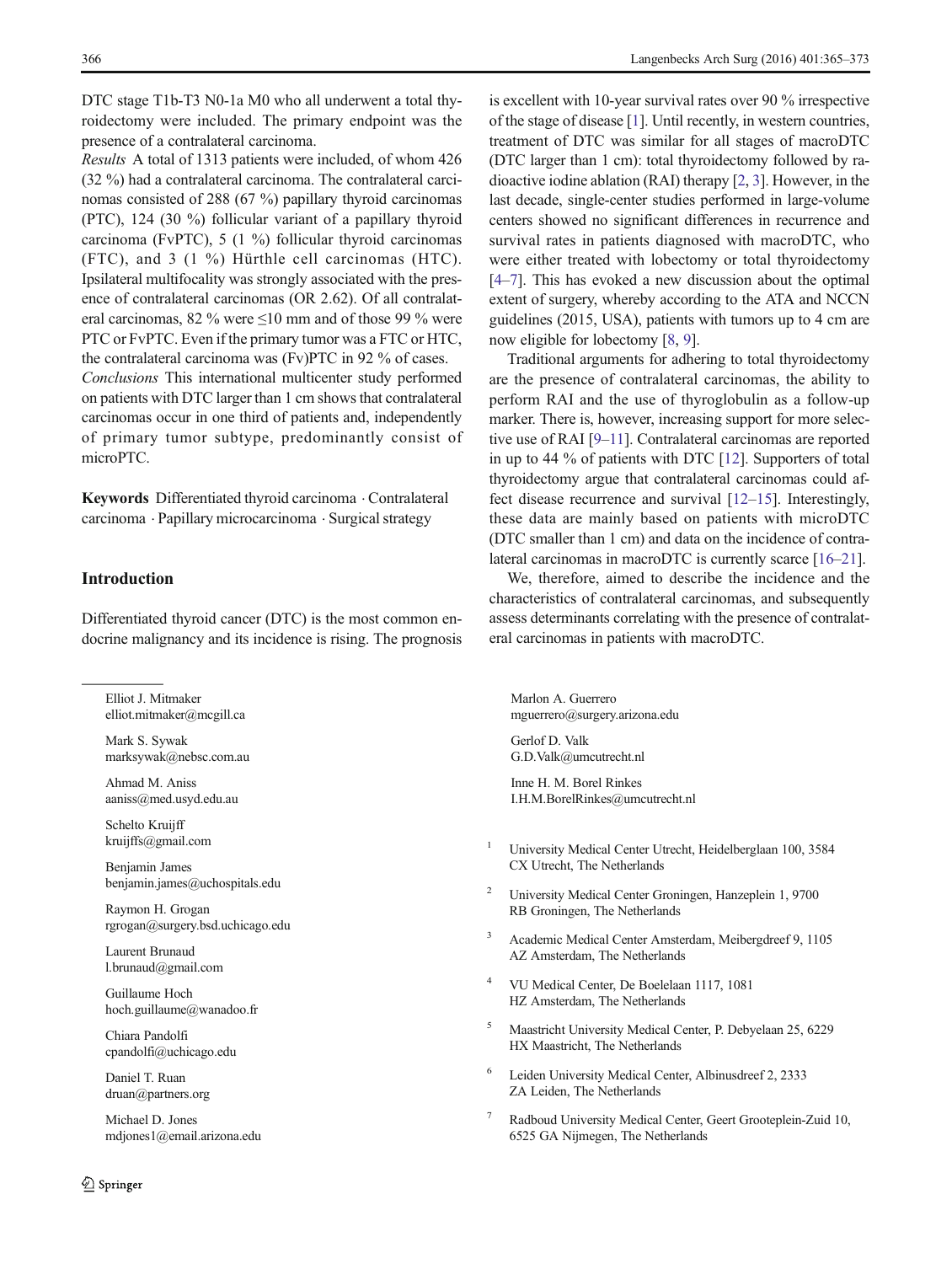## Patients and methods

## Patients

We conducted a descriptive, retrospective, cross-sectional, multicenter study in a total of 17 centers in 5 countries. Patients who underwent a total thyroidectomy for DTC, either in one or two stages, who were operated between January 2000 and December 2012 and aged  $\geq$ 18 years were included. Indication for a completion thyroidectomy was confirmation of DTC larger than 1 cm in the histologic examination of the lobectomy specimen.

We specifically selected the patients for whom the discussion about the extent of surgery is most relevant. The TNM stages that were included for the different histological subtypes were based on the currently recruiting study of Mallick et al. [[10\]](#page-7-0). This study investigates whether in a subgroup of low-risk patients ablation can be omitted, without compromising recurrence or survival rates. This concerns patients with a papillary thyroid carcinoma (PTC) including, follicular variant of papillary thyroid carcinoma (FvPTC) with stage pT1b-T2-T3, N0-N1a-Nx and patients with a follicular thyroid carcinoma (FTC) or a Hürthle cell carcinoma (HTC) stages pT1b-T2, N0-N1a-Nx. The TNM classification from the 7th edition of the AJCC cancer staging manual was used [\[22\]](#page-7-0).

In Dutch University Medical Centers, all consecutive patients who were operated between 2000 and 2012 were included since these were only limited numbers. In the high-volume international centers, 150 patients were randomly generated from a list that included all patients that fulfilled inclusion criteria who were operated between 2000 and 2012. Cases were selected by creating a list of numbers generated by randomization software. Pathologic staging was performed according to the AJCC cancer staging manual. In the seven participating Dutch University Medical Centers, data entry was performed by the same researcher (WPK). Outside The Netherlands, data were collected by a local investigator, using a well-defined data entry manual to ensure homogeneous input. The study was approved by the institutional

- <sup>10</sup> University of California San Francisco Medical Center, 505 Parnassus Ave, San Francisco, CA 94143, USA
- <sup>11</sup> Weill Cornell Medical Center, 525 E 68th St, New York, NY 10065, USA
- <sup>12</sup> McGill University Health Centre, 1650 Cedar Avenue, Montreal, Quebec H3G 1A4, Canada
- <sup>13</sup> Endocrine Surgery Unit, University of Sydney, Camperdown, NSW 2006, Australia

review board of the University Medical Center Utrecht (The Netherlands) and in other centers if required.

#### Characteristics of contralateral carcinomas

The following characteristics of the contralateral carcinomas were collected: size, histological subtype, and contralateral multifocality.

#### Determinants associated with contralateral disease

After performing a pilot study in 30 patients from the UMC Utrecht and by reviewing the recent literature, 13 determinants were selected [\[17,](#page-7-0) [20](#page-7-0), [23](#page-7-0)–[25](#page-7-0)]. Determinants included sex, age at diagnosis, size on ultrasound of primary tumor, Bethesda classification of the primary tumor, postoperative N-stage, size of the contralateral lobe on pathology (PA), size of the primary tumor, histological subtype of the primary tumor, multifocality in the lobe of the primary tumor (ipsilateral multifocality), angioinvasion, capsular invasion (cells invading the capsule of the tumor), extrathyroidal growth, and surgical resection margins of the primary tumor (defined by evaluating resection margins at pathology). Data were collected from chart reviews, cytology reports of fine-needle aspiration (FNA), reports of preoperative ultrasound, and the histology reports.

#### Statistical analysis

All continuous variables were tested for linear association with the outcome, and in the case of non-linearity, the variable was categorized in clinically relevant groups [\[26](#page-7-0)]. The possible determinants were assessed for patients with and without contralateral carcinoma, and univariate regression analysis and multivariate regression analysis were performed. Variables with a  $p$  value  $\leq 0.1$  in the univariate regression analysis were selected for multivariate analysis. A  $p$  value <0.05 was considered statistically significant. All statistical analyses were performed using SPSS version 22 (SPSS Inc., Chicago, IL).

- <sup>14</sup> The University of Chicago Medical Center, 5841 S Maryland Ave, Chicago, IL 60637, USA
- <sup>15</sup> Centre Hospitalier Universitaire de Nancy, 29 Avenue du Maréchal de Lattre de Tassigny, 54000 Nancy, France
- <sup>16</sup> Brigham and Women's Hospital, 75 Francis St, Boston, MA 02115, **USA**
- <sup>17</sup> The University of Arizona Medical Center, 3838 N Campbell Ave, Tucson, AZ 85719, USA
- <sup>18</sup> Department of Surgery (G.04.228), University Medical Center Utrecht, P.O. Box 85500, 3508 GA Utrecht, The Netherlands

<sup>8</sup> Netherlands Cancer Institute, Plesmanlaan 121 – 123, 1066 CX Amsterdam, The Netherlands

<sup>9</sup> Erasmus Medical Center, 's-Gravendijkwal 230, 3015 CE Rotterdam, The Netherlands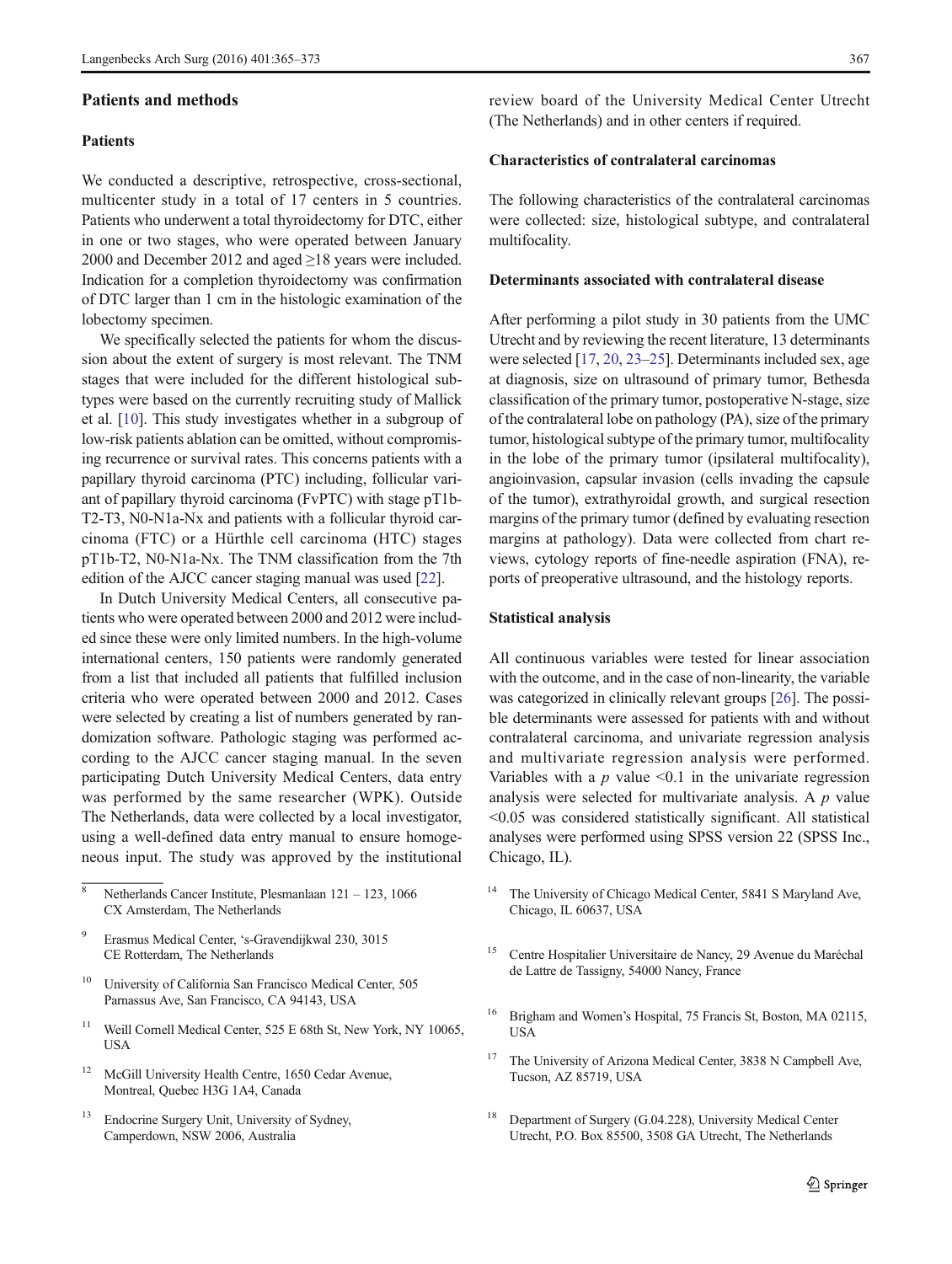# Results

# Patients

In total, we included 1313 patients in 17 centers (Table 1). The mean age at time of surgery was 47.4 years (SD 14.5), and 967 (74 %) patients were female. Total thyroidectomy as primary surgical intervention was performed in 961 (73 %) patients, whereas 352 (27 %) patients initially had a lobectomy followed by completion thyroidectomy. Central lymph node dissection was not standard of care but was performed dependent of the presence of suspicious lymph nodes on preoperative ultrasound, preference of the surgeon and the clinic. The histological subtype of the primary tumor was PTC in 794 patients (61 %), FvPTC in 354 (27 %), FTC in 116 (9 %), and HTC in 38 (3 %). Unilateral tumor multifocality was seen in 277 (21 %) patients, and 269 (22 %) had central lymph node metastases. Capsular invasion, angioinvasion, and extrathyroidal growth were found in 415 (41 %), 247 (22 %), and 231 (19 %) cases, respectively.

# Characteristics of contralateral carcinomas

The overall rate of contralateral carcinomas was 32 % (Table [2\)](#page-4-0). The majority of contralateral carcinomas were PTC ( $N= 284$ ; 69 %) or FvPTC ( $N= 123$ ; 30 %), while only a few were FTC ( $N=4$ ; 1 %) and HTC ( $N=3$ ; 1 %) (Table [3\)](#page-5-0). The median size of the contralateral carcinomas was 4 mm

Table 1 Distribution of number of included patients per center

| Country         | Hospital                                     | Number of<br>patients |
|-----------------|----------------------------------------------|-----------------------|
| The Netherlands | <b>UMC</b> Utrecht                           | 40                    |
|                 | UMC Groningen                                | 50                    |
|                 | Leiden UMC                                   | 50                    |
|                 | Radboud UMC                                  | 31                    |
|                 | Maastricht UMC+                              | 15                    |
|                 | Erasmus UMC                                  | 49                    |
|                 | <b>VU Medical Center</b>                     | 26                    |
|                 | Amsterdam Medical Center                     | 26                    |
|                 | Antonie van Leeuwenhoek Hospital             | 23                    |
| USA             | University of California San Francisco       | 106                   |
|                 | Weill Cornell Medical College                | 106                   |
|                 | University of Chicago                        | 128                   |
|                 | Brigham and Women's Hospital                 | 145                   |
|                 | The University of Arizona Medical<br>Center  | 77                    |
| Canada          | McGill University Health Center              | 99                    |
| France          | Centre Hospitalier Universitaire<br>de Nancy | 137                   |
| Australia       | Royal North Shore Hospital                   | 205                   |

(IQR 2–9 mm). If the primary tumor was non-(Fv)PTC, so FTC or HTC, the contralateral carcinoma was (Fv)PTC in 92 % of the cases. Sixty percent of the contralateral tumors were 5 mm or smaller, 21 % were between 6 and 10 mm, and 18 % were larger than 10 mm. Of the 82 % of tumors sized 10 mm or smaller, 99 % were PTC or FvPTC. Six out of the total of eight contralateral FTCs or HTCs were 10 mm or larger (Table [4](#page-6-0)).

Ipsilateral multifocality was most frequent when the primary tumor was PTC (23 %), followed by FvPTC (20 %), HTC (18 %), and FTC (9 %). The histological subtype of the ipsilateral tumors was PTC or FvPTC in 99 % of patients (data not shown).

#### Determinants associated with contralateral disease

Based on the presence of contralateral carcinomas, univariate analysis of possible determinants was performed (Table [2\)](#page-4-0). Contralateral carcinoma was significantly more frequent in patients with N1a nodal metastasis (OR 1.56 95 % CI 1.18– 2.07), in tumors with extra-thyroidal growth (OR 1.56 95 % CI 1.16–2.10), and when ipsilateral multifocality was found (OR 2.64 95 % CI 2.01–3.47). When the histologic subtype of the primary tumor was a FTC or a HTC, the likelihood that a contralateral carcinoma was present decreased significantly (FTC: OR 0.38 95 % CI 0.23–0.63; HTC: OR 0.34 95 % CI 0.14–0.83). In multivariate analysis, ipsilateral multifocality (OR 2.62 95 % CI 1.60–4.29) and lymph node metastasis (OR  $1.89$  95 % CI 1.07–3.34) were strongly correlated with the occurrence of contralateral carcinoma(s). Furthermore, when the primary carcinomas were FvPTC, FTC, or HTC, there was a reversed correlation with the occurrence of contralateral carcinomas (FvPTC: OR 0.58 95 % CI 0.35–0.97; FTC: OR 0.54 95 % CI 0.22–1.33; HTC: OR 0.16 95 % CI 0.03–0.77). The other investigated determinants, sex, age, size primary tumor (US or PA), angioinvasion, capsular invasion, negative resection margins, and size of the contralateral lobe, did not correlate with the presence of contralateral carcinomas.

# Discussion

In this international multicenter study, the incidence and characteristics of contralateral carcinomas were investigated in a large cohort of patients with primary macroDTC. The rate of contralateral malignancies was 32 %, and the dominant histological subtype of the contralateral carcinomas was PTC or FvPTC (94 %). Median size was 4 mm and 82 % of carcinomas was <1 cm. No correlation between histological subtype of the primary tumor and the subtype of the contralateral tumor was found. Multifocality in the lobe of the primary tumor had the strongest association with contralateral carcinoma in multivariate analysis with an OR of 2.62.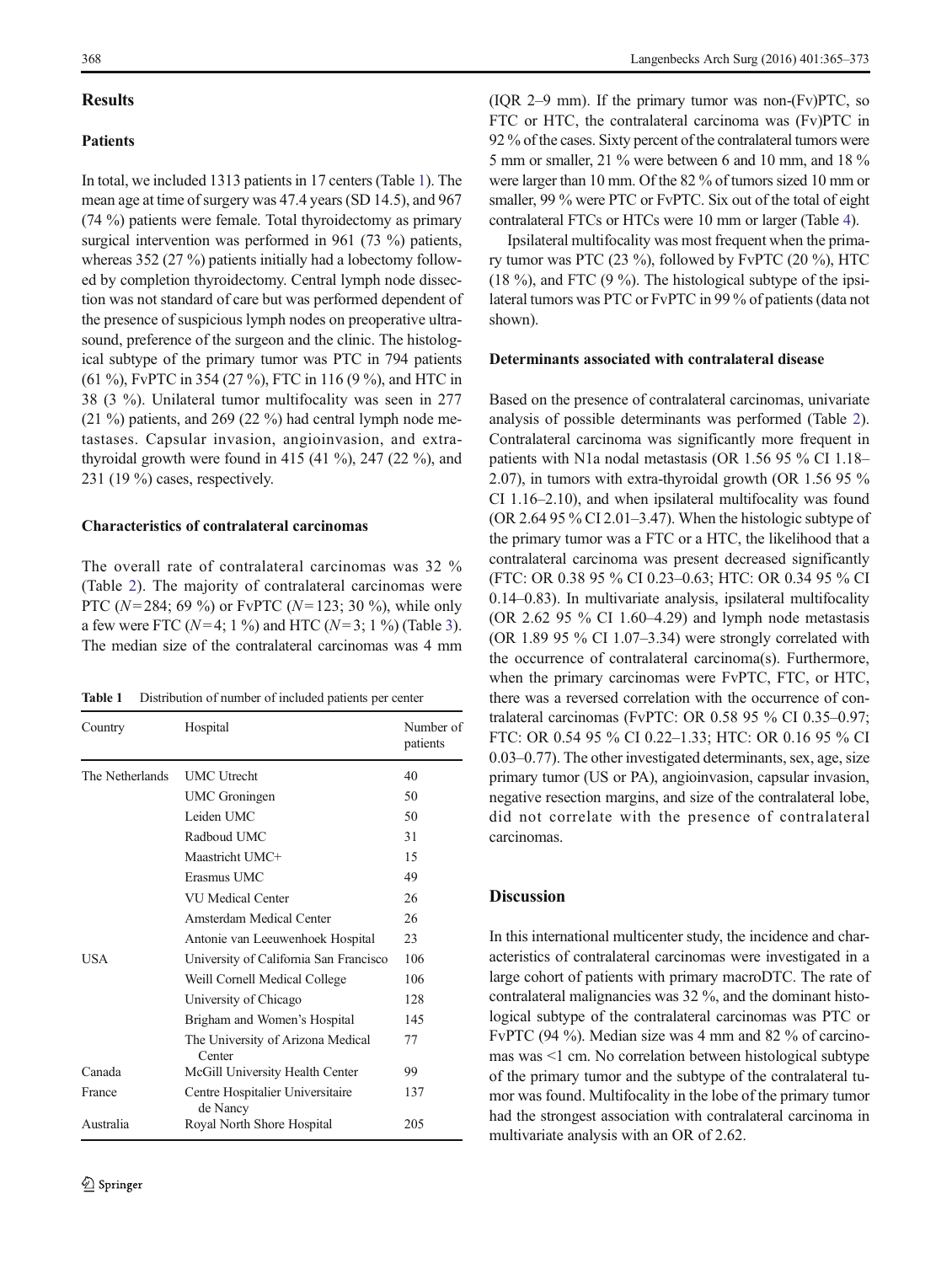# <span id="page-4-0"></span>Table 2 Descriptive statistics for the study population

| Determinants                       | Number        | Contralateral<br>carcinoma + | OR (95 % CI)<br>univariate analyses | $p$ value | OR (95 % CI)<br>multivariate analyses | $p$ value |
|------------------------------------|---------------|------------------------------|-------------------------------------|-----------|---------------------------------------|-----------|
| $\cal N$                           | 1313          | 426 (32 %)                   |                                     |           |                                       |           |
| Sex                                |               |                              |                                     |           |                                       |           |
| Female                             | 967 (74 %)    | 320 (75 %)                   | $0.89(0.69 - 1.14)$                 | 0.40      |                                       |           |
| Male                               | 346 (26 %)    | $106(25\%)$                  |                                     |           |                                       |           |
| Age                                |               |                              | $1.01(1.00-1.02)$                   | 0.07      | $1.02(1.01-1.04)$                     | 0.01      |
| $\leq45$                           | 579 (44 %)    | 182 (43 %)                   |                                     |           |                                       |           |
| $\geq45$                           | 734 (56 %)    | 244 (57 %)                   |                                     |           |                                       |           |
| Size primary tumor US (mm)         |               |                              | $1.00(1.00-1.01)$                   | 0.41      |                                       |           |
| <11                                | $32(3\%)$     | 13 $(4\%$                    |                                     |           |                                       |           |
| $11 - 20$                          | 384 (37 %)    | 132 (39 %)                   |                                     |           |                                       |           |
| $21 - 30$                          | 325 (31 %)    | 87 (25 %)                    |                                     |           |                                       |           |
| $31 - 40$                          | 148 (14 %)    | 49 (14 %)                    |                                     |           |                                       |           |
| $>40$                              | 162 $(15 \%)$ | 61 $(18\%)$                  |                                     |           |                                       |           |
| Missing                            | 262           |                              |                                     |           |                                       |           |
| FNA (Bethesda)                     |               |                              |                                     |           |                                       |           |
| $\mathbf{1}$                       | 57 $(5\%)$    | 15 $(4\%$                    |                                     |           |                                       |           |
| $\overline{c}$                     | 91 (8 %)      | 34 (9 %)                     | 0.61(0.33)                          | 0.11      | 0.58(0.21)                            | 0.30      |
| 3                                  | 85 (8 %)      | 25 (7 %)                     | 1.01(0.64)                          | 0.96      | 0.83(0.35)                            | 0.68      |
| 4                                  | 213 (19 %)    | 55 (15 %)                    | 0.71(0.43)                          | 0.18      | 0.89(0.37)                            | 0.79      |
| 5                                  | 205 (19 %)    | 63 (18 %)                    | 0.59(0.41)                          | 0.00      | 0.68(0.37)                            | 0.22      |
| 6                                  | 456 (41 %)    | 169 (47 %)                   | 0.75(0.53)                          | 0.12      | 0.93(0.50)                            | $0.81\,$  |
| Missing                            | 206           |                              |                                     |           |                                       |           |
| Nodal status                       |               |                              |                                     |           |                                       |           |
| ${\rm N}0$                         | 979 (78 %)    | 397 (73 %)                   | $1.56(1.18-2.07)$                   | $0.00\,$  | $1.89(1.07-3.34)$                     | 0.03      |
| N1a                                | 269 (22 %)    | 109(27%)                     |                                     |           |                                       |           |
| Missing                            | 65            |                              |                                     |           |                                       |           |
| Size primary tumor PA (mm)         |               |                              | $1.01(1.00-1.02)$                   | 0.07      | $1.02(1.00-1.05)$                     | 0.03      |
| $11 - 20$                          | 618 (47 %)    | 197 (46 %)                   |                                     |           |                                       |           |
| $21 - 30$                          | 370 (28 %)    | 115 $(27\%)$                 |                                     |           |                                       |           |
| $31 - 40$                          | 163 (12 %)    | 49 (12 %)                    |                                     |           |                                       |           |
| $>40$                              | 162 (12 %)    | 65 (15 %)                    |                                     |           |                                       |           |
| Angio-invasion                     |               |                              |                                     |           |                                       |           |
| No.                                | 901 (78 %)    | 298 (79 %)                   | $0.93(0.69-1.26)$                   | 0.66      |                                       |           |
| Yes                                | 247 (22 %)    | 78 (21 %)                    |                                     |           |                                       |           |
| Missing                            | 165           |                              |                                     |           |                                       |           |
| Capsular invasion                  |               |                              |                                     |           |                                       |           |
| No                                 | 594 (59 %)    | 187 (60 %)                   | $0.93(0.71-1.22)$                   | 0.59      |                                       |           |
| Yes                                | 415 (41 %)    | 124 (40 $\%$ )               |                                     |           |                                       |           |
| Missing                            | 304           |                              |                                     |           |                                       |           |
| Extra-thyroidal growth             |               |                              |                                     |           |                                       |           |
| No                                 | 1006 (81 %)   | 307 (77 %) 94 (23 %)         | $1.56(1.16-2.10)$                   | $0.00\,$  | $1.02(0.53-1.93)$                     | 0.96      |
| Yes                                | 231 (19 %)    |                              |                                     |           |                                       |           |
| Missing                            | 76            |                              |                                     |           |                                       |           |
|                                    |               |                              |                                     |           |                                       |           |
| Negative margins<br>N <sub>0</sub> |               |                              | $0.99(0.77-1.28)$                   | 0.95      |                                       |           |
| Yes                                | 374 (29 %)    | 121 $(30\%)$                 |                                     |           |                                       |           |
|                                    | 898 (71 %)    | 289 (70 %)                   |                                     |           |                                       |           |
| Missing                            | 41            |                              |                                     |           |                                       |           |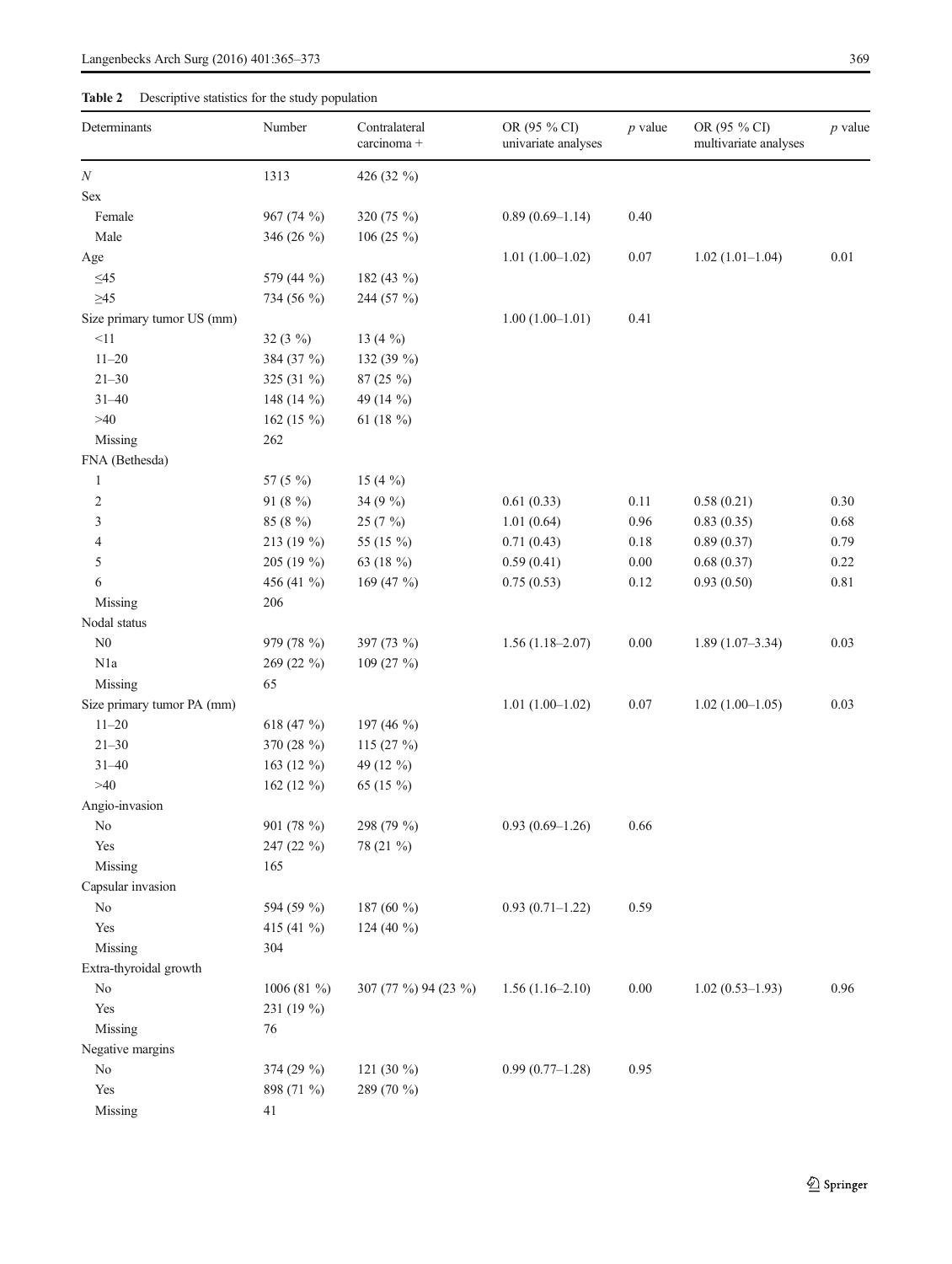#### <span id="page-5-0"></span>Table 2 (continued)

| Determinants                 | Number          | Contralateral<br>carcinoma + | OR (95 % CI)<br>univariate analyses | $p$ value | OR (95 % CI)<br>multivariate analyses | $p$ value |
|------------------------------|-----------------|------------------------------|-------------------------------------|-----------|---------------------------------------|-----------|
| Multifocality                |                 |                              |                                     |           |                                       |           |
| No                           | 1033 (79 $\%$ ) | 285 (67 $\%$ )               | $2.64(2.01-3.47)$                   | 0.00      | $2.62(1.60-4.29)$                     | 0.00      |
| Yes                          | $277(21\%)$     | 139 $(33\%)$                 |                                     |           |                                       |           |
| Missing                      | 3               |                              |                                     |           |                                       |           |
| Subtype carcinoma            |                 |                              |                                     |           |                                       |           |
| <b>PTC</b>                   | 794 (61 %)      | 280 $(67\%)$                 |                                     |           |                                       |           |
| <b>FvPTC</b>                 | 354 (27 %)      | 113 $(27\%)$                 | 0.86(0.66)                          | 0.27      | 0.58(0.35)                            | 0.04      |
| <b>FTC</b>                   | 116 (9 $\%$ )   | $20(5\%)$                    | 0.38(0.23)                          | 0.00      | 0.54(0.22)                            | 0.18      |
| <b>HTC</b>                   | 38 $(3\%$       | $6(1\%)$                     | 0.34(0.14)                          | 0.02      | 0.16(0.03)                            | 0.02      |
| Missing                      | 11              |                              |                                     |           |                                       |           |
| Size contralateral lobe (mm) |                 |                              | $1.00(1.00-1.00)$                   | 0.59      |                                       |           |
| <10                          | $261(24\%)$     | 68 (20 %)                    |                                     |           |                                       |           |
| $>10-15$                     | $254(24\%)$     | $85(25\%)$                   |                                     |           |                                       |           |
| $>15 - 25$                   | $262(24\%)$     | $81(23\%)$                   |                                     |           |                                       |           |
| $>25$                        | 299 (28 %)      | 113 $(33\%)$                 |                                     |           |                                       |           |
| Missing                      | 237             |                              |                                     |           |                                       |           |

Number (N) of patients with a contralateral carcinoma is shown for each determinant. Odds–Ratios (OR) and  $p$  values are shown for the uni- and multivariate analyses

US ultrasonography, FNA fine-needle aspiration, PA pathology

The rate of contralateral carcinomas is in agreement with current literature that reports rates between 17 and 43 %. Most of these studies focused on contralateral carcinomas in primary papillary thyroid microcarcinomas (microPTC) [\[16](#page-7-0), [17,](#page-7-0) [19](#page-7-0)–[21](#page-7-0)], or had limited patient numbers, failed to report clear in- and exclusion criteria, or excluded patients with FTC [[25,](#page-7-0) [27](#page-7-0)–[29](#page-8-0)]. In contrast, our study investigated contralateral carcinoma in a large, well-described, and clinically relevant cohort, in which primary tumors were macroDTC. In our study, the rate of contralateral carcinomas was higher in PTC and FvPTC compared to FTC and HTC, 34 versus 17 %. This is in line with a study by Machens et al., who found significantly more tumor multifocality in patients with PTC versus FTC [\[30\]](#page-8-0).

In our study, 82 % of all contralateral carcinomas were microPTC. Based on several other studies, the clinical relevance of microPTCs can be questioned. In an observational

trial performed in Japan, including 1235 patients with primary microPTC, tumor progression of more than 3 mm was noticed in only 8.0 % of patients, novel nodal metastasis developed in 3.8 %, and only 6.8 % developed into clinical disease after 10 years of follow-up. Eventually, only 15 % of patients underwent surgery [\[11,](#page-7-0) [31\]](#page-8-0). These low progression rates show that these primary microPTCs rarely develop into clinically significant thyroid carcinomas. Our study described contralateral microcarcinomas, while this study addressed primary microPTC, and currently, it is unknown whether the natural course of the primary microPTC differs from those of contralateral microPTC. However, this is indirectly investigated by analyzing recurrence rates in the contralateral lobe in studies where DTC is treated by lobectomy. In a study with up to 20 years of follow-up comparing patients with microPTC treated with lobectomy versus treatment with total thyroidectomy, no difference in overall survival or in recurrence rates

| Subtype of primary tumor |              |                |                 |             |              |                 |
|--------------------------|--------------|----------------|-----------------|-------------|--------------|-----------------|
| Subtype of               |              | <b>PTC</b>     | <b>FvPTC</b>    | <b>FTC</b>  | <b>HTC</b>   | Total           |
| contralateral<br>tumor   | <b>PTC</b>   | 244 (88 $\%$ ) | $25(23\%)$      | 13 $(65\%)$ | $2(33\%)$    | $284(69\%)$     |
|                          | <b>FvPTC</b> | $30(11\%)$     | 84 (76 %)       | $6(30\%)$   | 3 (50 $\%$ ) | 123 $(30\%$     |
|                          | <b>FTC</b>   | $1(0\%)$       | $2(2\%)$        | $1(5\%)$    | $0(0\%)$     | $4(1\%)$        |
|                          | <b>HTC</b>   | $2(1\%)$       | $0(0\%)$        | $0(0\%)$    | $1(17\%)$    | $3(1\%)$        |
|                          | Total        | $277(100\%)$   | 111 (100 $\%$ ) | $20(100\%)$ | $6(100\%)$   | 414 (100 $\%$ ) |
|                          |              |                |                 |             |              |                 |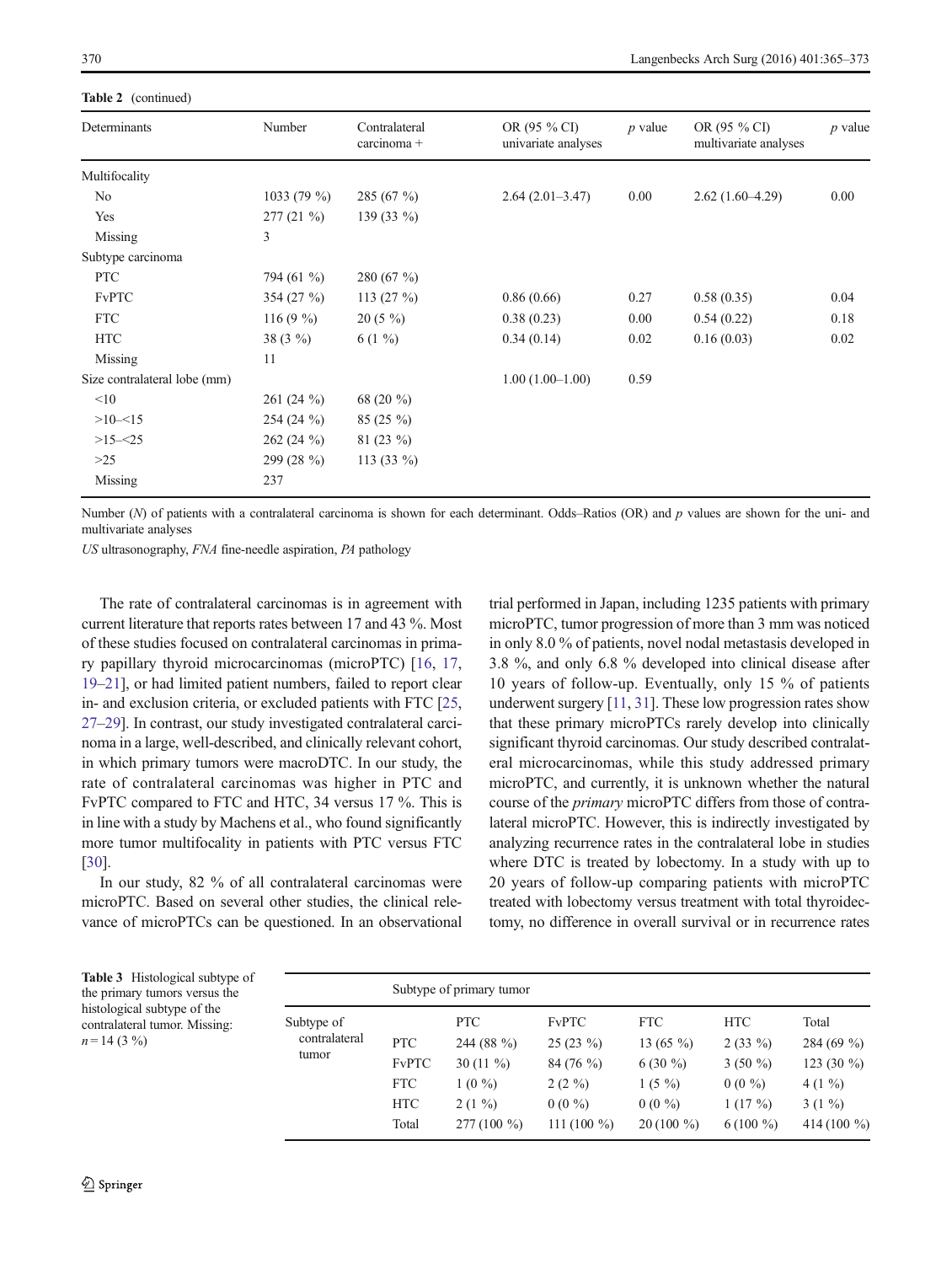<span id="page-6-0"></span>Table 4 Size of the contralateral tumor versus the histological subtype of the contralateral tumors. Missing:  $n = 34$  (8 %)

| Size of contralateral tumor    |              |             |             |              |                |  |  |  |
|--------------------------------|--------------|-------------|-------------|--------------|----------------|--|--|--|
| Subtype of contralateral tumor |              | $\leq$ 5 mm | $6 - 10$ mm | $>10$ mm     | Total          |  |  |  |
|                                | <b>PTC</b>   | $169(71\%)$ | 54 (64 %)   | 45 $(63\%)$  | 268 (68 $\%$ ) |  |  |  |
|                                | <b>FyPTC</b> | 68 (29 %)   | $29(35\%)$  | $21(29\%)$   | 118 $(30\%$    |  |  |  |
|                                | <b>FTC</b>   | $0(0\%)$    | $1(1\%)$    | 4 (6 $\%$ )  | $5(1\%)$       |  |  |  |
|                                | <b>HTC</b>   | $1(0\%)$    | $0(0\%)$    | $2(3\%)$     | $3(1\%)$       |  |  |  |
|                                | Total        | 238 (100 %) | 84 (100 %)  | 72 $(100\%)$ | 394 (100 %)    |  |  |  |

were found [\[5\]](#page-7-0). One might assume that in the remaining thyroid lobe, similar rates of contralateral carcinomas were present as in our population. Furthermore, from autopsy reports, it is known that when thyroid glands are thoroughly examined, malignancy rates of up to 36 % are found which is similar to our contralateral carcinoma rate [\[1](#page-7-0), [32](#page-8-0)]. Altogether, the clinical relevance of 82 % of the contralateral carcinomas found in our study is questionable.

Currently, there is no consensus whether multifocal carcinomas arise as a result of true multicentricity or intrathyroidal spread of a primary tumor, as it is underlined by the report of the European Society of Endocrine Surgeons 2013 [\[33\]](#page-8-0). In our study, no correlation was found between the histological subtype of the primary tumor and that of the contralateral carcinoma. Moreover, even when the primary tumor was of follicular or Hürthle cell origin, 99 % of the contralateral carcinomas was PTC. This suggests that true multicentricity is more likely than intrathyroidal spread.

Patients with DTC have an excellent 10-year overall survival, but they do suffer from a relatively low quality of life (QoL) in comparison with other cancers, such as breast or colorectal cancer [[34,](#page-8-0) [35](#page-8-0)]. This decreased QoL is expressed in several adverse physical, psychological, social, and spiritual challenges [\[34\]](#page-8-0). After RAI, patients had significantly more complaints of hypo- or hyperthyroidism, resulting in a decreased QoL[\[35](#page-8-0)]. Therefore, one of the factors to improve QoL of macroDTC patients is to pursue normal thyroid hormone homeostasis by performing parenchyma-sparing operations. After thyroid lobectomy, hormone replacement might be necessary in 10 to 50 % of patients; this is highly correlated to the TSH level and presence of microsomal antibodies. In patients with low TSH level (<2.5 mIU/L) and without microsomal antibodies, the risk to become hormone replacement dependent is only 7 %. Furthermore, after lobectomy, patients needed a lower dose of levothyroxine and less adjustment steps to become euthyroid [\[36](#page-8-0)–[38\]](#page-8-0). Therefore, QoL might improve by performing a lobectomy instead of total thyroidectomy.

As the discussion continues, we believe treatment of DTC will become more and more a patient-tailored matter, in which the pros and cons of lobectomy or total thyroidectomy must be weighed one by one, based on existing evidence and discussed

with the patient. The three main arguments in favor of total thyroidectomy are the ability to perform RAI, the use of thyroglobulin as a follow-up marker, and the high rate of contralateral carcinomas. Arguments in favor of lobectomy are reduced complication risk, especially recurrent laryngeal nerve injury and persisting hypocalcaemia, reduced risk of hypothyroidism, and no risk of complications from RAI. Taken the abovementioned arguments into account, we question whether, in case the ultrasound of the contralateral lobe does not show suspicious lesions, the possible presence of microPTC should be an argument in favor of total thyroidectomy.

# **Conclusion**

This international multicenter study is the largest study performed on patients with macroDTC and confirms that, in patients with macroDTC, the rate of contralateral carcinomas is 32 %. This study shows that these contralateral carcinomas predominantly consist of microPTC.

Authors' contributions Study conception and design were performed by Lutske Lodewijk, Wouter P Kluijfhout, Jakob W Kist, Inge Stegeman, Gerlof D Valk, Inne HM Borel Rinkes, and Menno R Vriens. Acquisition of data was performed by Lutske Lodewijk, Wouter P Kluijfhout, John TM Plukker, Els J Nieveen van Dijkum, H Jaap Bonjer, Nicole D Bouvy, Abbey Schepers, Johannes HW de Wilt, Romana T Netea-Maier, Jos A van der Hage, Jacobus WA Burger, Gavin Ho, Wayne S Lee, Wen T Shen, Anna Aranova, Rasa Zarnegar, Cassandre Benay, Elliot J Mitmaker, Mark S Sywak, Ahmad M Aniss, Schelto Kruijff, Benjamin James, Raymon H Grogan, Laurent Brunaud, Guillame Hoch, Chiara Pandolfi, Daniel T Ruan, Michael D Jones, and Marlon A Guerrero. Analysis and interpretation of data were done by Lutske Lodewijk, Wouter P Kluijfhout, Jakob W Kist, Inge Stegeman, Gerlof D Valk, Inne HM Borel Rinkes, and Menno R Vriens. Drafting of manuscript was performed by Lutske Lodewijk, Wouter P Kluijfhout, Jakob W Kist, Gerlof D Valk, Inne HM Borel Rinkes, and Menno R Vriens. Critical revision of the manuscript was performed by Lutske Lodewijk, Wouter P Kluijfhout, Jakob W Kist, Inge Stegeman, John TM Plukker, Els J Nieveen van Dijkum, H Jaap Bonjer, Nicole D Bouvy, Abbey Schepers, Johannes HW de Wilt, Romana T Netea-Maier, Jos A van der Hage, Jacobus WA Burger, Gavin Ho, Wayne S Lee, Wen T Shen, Anna Aranova, Rasa Zarnegar, Cassandre Benay, Elliot J Mitmaker, Mark S Sywak, Ahmad M Aniss, Schelto Kruijff, Benjamin James, Raymon H Grogan, Laurent Brunaud, Guillame Hoch, Chiara Pandolfi, Daniel T Ruan, Michael D Jones, Marlon A Guerrero, Gerlof D Valk, Inne HM Borel Rinkes, and Menno R Vriens.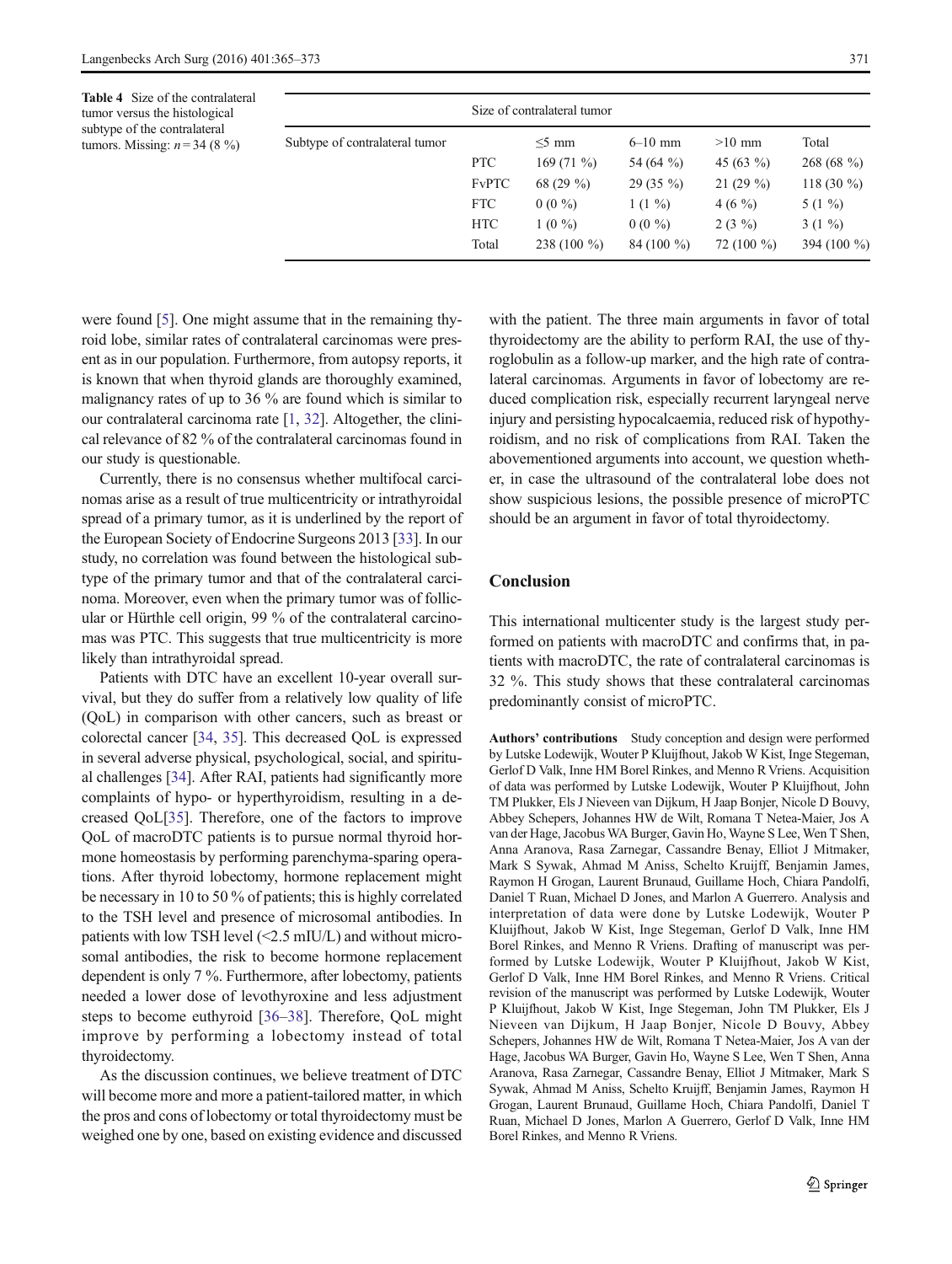#### <span id="page-7-0"></span>Compliance with ethical standards

Conflict of interest The authors declare that they have no conflict of interest.

Research involving human participants and/or animals Not applicable

Informed consent Not applicable

Open Access This article is distributed under the terms of the Creative Commons Attribution 4.0 International License (http:// creativecommons.org/licenses/by/4.0/), which permits unrestricted use, distribution, and reproduction in any medium, provided you give appropriate credit to the original author(s) and the source, provide a link to the Creative Commons license, and indicate if changes were made.

# References

- 1. Davies L, Welch HG (2006) Increasing incidence of thyroid cancer in the United States, 1973–2002. JAMA 295(18):2164–2167
- 2. Cooper DS, Doherty GM, Haugen BR, Hauger BR, Kloos RT, Lee SL, Mandel SJ, Mazzaferri EL, McIver B, Pacini F, Schlumberger M, Sherman SI, Steward DL, Tuttle RM (2009) Revised American Thyroid Association management guidelines for patients with thyroid nodules and differentiated thyroid cancer. Thyroid : Off J Am Thyroid Assoc 19:1167–1214
- 3. Bilimoria KY, Bentrem DJ, Ko CY, Stewart AK, Winchester DP, Talamonti MS, Sturgeon C (2007) Extent of surgery affects survival for papillary thyroid cancer. Ann Surg 246(3):375–381, discussion 381–374
- Nixon IJ, Ganly I, Patel SG, Palmer FL, Whitcher MM, Tuttle RM, Shaha A, Shah JP (2012) Thyroid lobectomy for treatment of well differentiated intrathyroid malignancy. Surgery 151(4):571–579
- 5. Hay ID, Hutchinson ME, Gonzalez-Losada T, McIver B, Reinalda ME, Grant CS, Thompson GB, Sebo TJ, Goellner JR (2008) Papillary thyroid microcarcinoma: a study of 900 cases observed in a 60-year period. Surgery 144(6):980–987, discussion 987–988
- 6. Adam MA, Pura J, Gu L, Dinan MA, Tyler DS, Reed SD, Scheri R, Roman SA, Sosa JA (2014) Extent of surgery for papillary thyroid cancer is not associated with survival: an analysis of 61,775 patients. Ann Surg 260(4):601–607
- 7. Mendelsohn AH, Elashoff DA, Abemayor E, St John MA (2010) Surgery for papillary thyroid carcinoma: is lobectomy enough? Arch Otolaryngol Head Neck Surg 136(11):1055–1061
- 8. Haddad RL, WM. Ball, DW et al (2015) Thyroid carcinoma. NCCN Guidelines version 12015
- 9. Haugen BR, Alexander EK, Bible KC, Doherty GM, Mandel SJ, Nikiforov YE, Pacini F, Randolph GW, Sawka AM, Schlumberger M, Schuff KG, Sherman SI, Sosa JA, Steward DL, Tuttle RM, Wartofsky L (2016) 2015 American Thyroid Association management guidelines for adult patients with thyroid nodules and differentiated thyroid cancer: the American Thyroid Association guidelines task force on thyroid nodules and differentiated thyroid cancer. Thyroid 26(1):1–133
- 10. Mallick U, Harmer C, Hackshaw A, Moss L, Io NTMG (2012) Iodine or Not (IoN) for low-risk differentiated thyroid cancer: the next UK National Cancer Research Network randomised trial following HiLo. Clin Oncol (R Coll Radiol) 24(3):159–161
- 11. Ito Y, Miyauchi A, Kihara M, Higashiyama T, Kobayashi K, Miya A (2014) Patient age is significantly related to the progression of

papillary microcarcinoma of the thyroid under observation. Thyroid 24(1):27–34

- 12. Pacini F, Elisei R, Capezzone M, Mccoli P, Molinaro E, Basolo F, Agate L, Bottici V, Raffaelli M, Pinchera A (2001) Contralateral papillary thyroid cancer is frequent at completion thyroidectomy with no difference in low- and high-risk patients. Thyroid 11(9): 877–881
- 13. Pasieka JL, Thompson NW, McLeod MK, Burney RE, Macha M (1992) The incidence of bilateral well-differentiated thyroid cancer found at completion thyroidectomy. World J Surg 16(4):711–716, discussion 716–717
- 14. Ricci JA, Alfonso AE (2012) Multifocal micropapillary thyroid cancer: a new indication for total thyroidectomy? Am Surg 78(11):1211–1214
- 15. Lee KJ, Cho YJ, Kim JG, Lee DH (2013) How many contralateral papillary thyroid carcinomas can be missed? World J Surg 37(4): 780–785
- 16. Connor MP, Wells D, Schmalbach CE (2011) Variables predictive of bilateral occult papillary microcarcinoma following total thyroidectomy. Otolaryngol Head Neck Surg 144(2):210–215
- 17. Koo BS, Lim HS, Lim YC, Yoon YH, Kim YM, Park YH, Rha KS (2010) Occult contralateral carcinoma in patients with unilateral papillary thyroid microcarcinoma. Ann Surg Oncol 17(4):1101– 1105
- 18. Pitt SC, Sippel RS, Chen H (2009) Contralateral papillary thyroid cancer: does size matter? Am J Surg 197(3):342–347
- 19. Vasileiadis I, Karakostas E, Charitoudis G, Stavrianaki A, Kapetanakis S, Kouraklis G, Karatzas T (2012) Papillary thyroid microcarcinoma: clinicopathological characteristics and implications for treatment in 276 patients. Eur J Clin Invest 42(6):657–664
- Zhou YL, Gao EL, Zhang W, Yang H, Guo GL, Zhang XH, Wang OC (2012) Factors predictive of papillary thyroid micro-carcinoma with bilateral involvement and central lymph node metastasis: a retrospective study. World J Surg Oncol 10:67
- 21. Zhou YL, Zhang W, Gao EL, Dai XX, Yang H, Zhang XH, Wang OC (2012) Preoperative BRAF mutation is predictive of occult contralateral carcinoma in patients with unilateral papillary thyroid microcarcinoma. Asian Pac J Cancer Prev 13(4):1267–1272
- 22. Edge SB, Compton CC (2010) The American Joint Committee on Cancer: the 7th edition of the AJCC cancer staging manual and the future of TNM. Ann Surg Oncol 17(6):1471–1474
- 23. Grigsby PW, Reddy RM, Moley JF, Hall BL (2006) Contralateral papillary thyroid cancer at completion thyroidectomy has no impact on recurrence or survival after radioiodine treatment. Surgery 140(6):1043–1047, discussion 1047–1049
- 24. Alzahrani AS, Al Mandil M, Chaudhary MA, Ahmed M, Mohammed GE (2002) Frequency and predictive factors of malignancy in residual thyroid tissue and cervical lymph nodes after partial thyroidectomy for differentiated thyroid cancer. Surgery 131(4):443–449
- 25. Kim ES, Kim TY, Koh JM, Kim YI, Hong SJ, Kim WB, Shong YK (2004) Completion thyroidectomy in patients with thyroid cancer who initially underwent unilateral operation. Clin Endocrinol (Oxf) 61(1):145–148
- 26. Moons KG, Kengne AP, Woodward M, Royston P, Vergouwe Y, Altman DG, Grobbee DE (2012) Risk prediction models: I. Development, internal validation, and assessing the incremental value of a new (bio) marker. Heart 98(9):683–690
- 27. Turanli S, Aslan S, Cetin A (2011) Clinical significance of residual occult malignancy in thyroid carcinoma. Am J Otolaryngol 32(5): 398–401
- 28. Mazeh H, Samet Y, Hochstein D, Mizrahi I, Ariel I, Eid A, Freund HR (2011) Multifocality in well-differentiated thyroid carcinomas calls for total thyroidectomy. Am J Surg 201(6):770–775